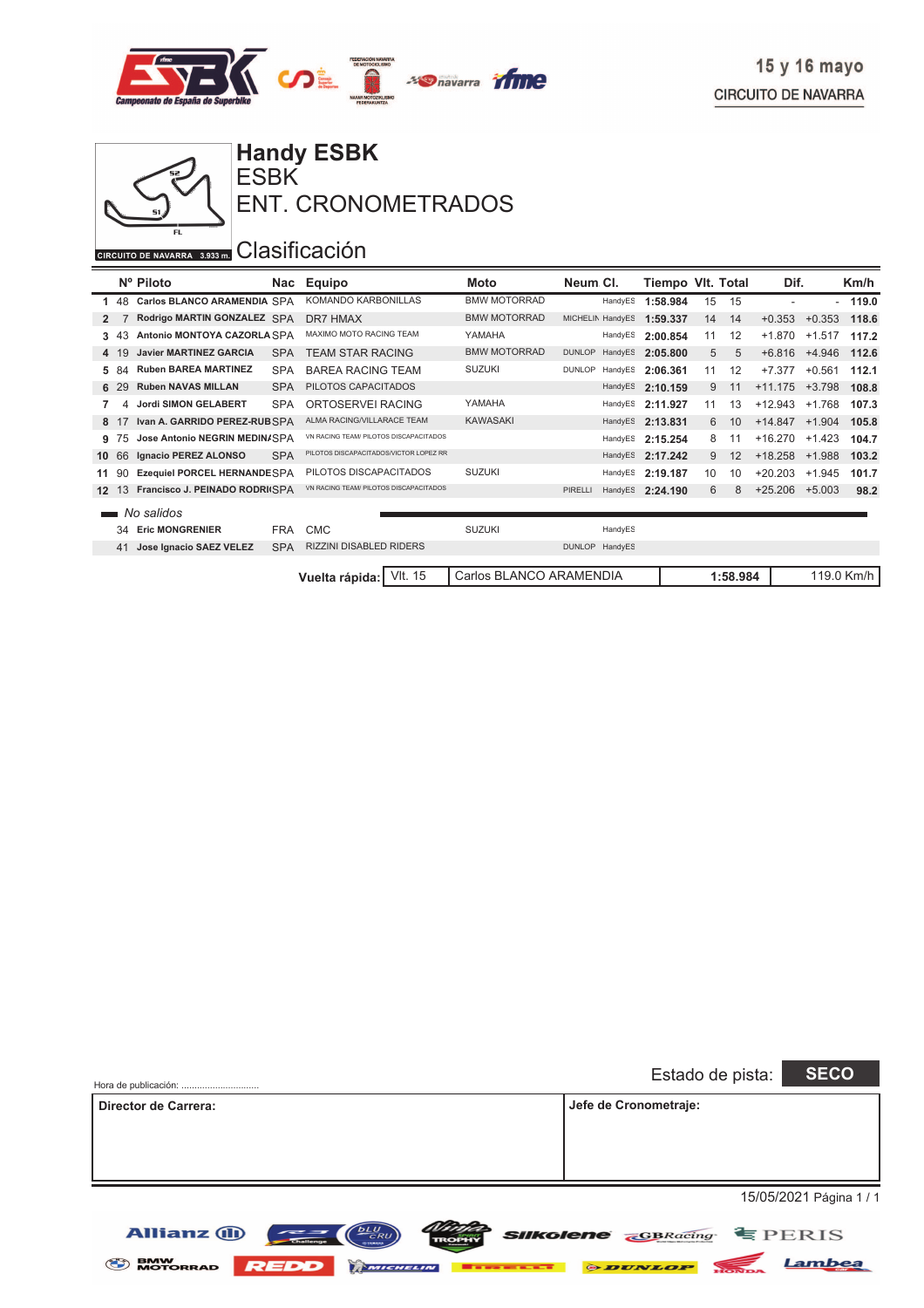



ESBK **Handy ESBK**

ENT. CRONOMETRADOS

### Clasificación por Clase

|   | Nº Piloto                         | Nac        | Equipo                                 | <b>Moto</b>         | Tiempo   | VIt. Total |    | Dif.               |          | Km/h  |
|---|-----------------------------------|------------|----------------------------------------|---------------------|----------|------------|----|--------------------|----------|-------|
|   | HandyESBK 1000                    |            |                                        |                     |          |            |    |                    |          |       |
|   | <b>48 Carlos BLANCO ARAMENDIA</b> | <b>SPA</b> | KOMANDO KARBONILLAS                    | <b>BMW MOTORRAD</b> | 1:58.984 | 15         | 15 |                    |          | 119.0 |
| 2 | 7 Rodrigo MARTIN GONZALEZ         | <b>SPA</b> | DR7 HMAX                               | <b>BMW MOTORRAD</b> | 1:59.337 | 14         | 14 | $+0.353$           | $+0.353$ | 118.6 |
|   | 19 Javier MARTINEZ GARCIA         | <b>SPA</b> | TEAM STAR RACING                       | <b>BMW MOTORRAD</b> | 2:05.800 | 5          | 5  | +6.816             | +6.463   | 112.6 |
|   | 4 84 Ruben BAREA MARTINEZ         | <b>SPA</b> | <b>BAREA RACING TEAM</b>               | <b>SUZUKI</b>       | 2:06.361 | 11         | 12 | $+7.377$           | $+0.561$ | 112.1 |
|   | 29 Ruben NAVAS MILLAN             | <b>SPA</b> | PILOTOS CAPACITADOS                    |                     | 2:10.159 | 9          |    | $+11.175$          | $+3.798$ | 108.8 |
|   | 17 Ivan A. GARRIDO PEREZ-RUBIO    | <b>SPA</b> | ALMA RACING/VILLARACE TEAM             | <b>KAWASAKI</b>     | 2:13.831 | 6          | 10 | $+14.847$          | $+3.672$ | 105.8 |
|   | 75 Jose Antonio NEGRIN MEDINA     | <b>SPA</b> | VN RACING TEAM/ PILOTOS DISCAPACITADOS |                     | 2:15.254 | 8          |    | +16.270            | $+1.423$ | 104.7 |
|   | $\blacksquare$ No salidos         |            |                                        |                     |          |            |    |                    |          |       |
|   | <b>34 Eric MONGRENIER</b>         | <b>FRA</b> | <b>CMC</b>                             | <b>SUZUKI</b>       |          |            |    |                    |          |       |
|   | 41 Jose Ignacio SAEZ VELEZ        | <b>SPA</b> | RIZZINI DISABLED RIDERS                |                     |          |            |    |                    |          |       |
|   | HandyESBK 600                     |            |                                        |                     |          |            |    |                    |          |       |
|   | 43 Antonio MONTOYA CAZORLA        | <b>SPA</b> | MAXIMO MOTO RACING TEAM                | YAMAHA              | 2:00.854 | 11         | 12 |                    |          | 117.2 |
|   | 4 Jordi SIMON GELABERT            | <b>SPA</b> | ORTOSERVEI RACING                      | YAMAHA              | 2:11.927 | 11         | 13 | $+11.073 + 11.073$ |          | 107.3 |
| 3 | 66 Ignacio PEREZ ALONSO           | <b>SPA</b> | PILOTOS DISCAPACITADOS/VICTOR LOPEZ RR |                     | 2:17.242 | 9          | 12 | $+16.388$          | $+5.315$ | 103.2 |
| 4 | 90 Ezequiel PORCEL HERNANDEZ      | <b>SPA</b> | PILOTOS DISCAPACITADOS                 | <b>SUZUKI</b>       | 2:19.187 | 10         | 10 | $+18.333$          | $+1.945$ | 101.7 |
|   | 13 Francisco J. PEINADO RODRIGUEZ | <b>SPA</b> | VN RACING TEAM/ PILOTOS DISCAPACITADOS |                     | 2:24.190 | 6          | 8. | $+23.336$          | $+5.003$ | 98.2  |

| Hora de publicación: | Estado de pista: | <b>SECO</b>           |                         |
|----------------------|------------------|-----------------------|-------------------------|
| Director de Carrera: |                  | Jefe de Cronometraje: |                         |
|                      |                  |                       |                         |
|                      |                  |                       |                         |
|                      |                  |                       |                         |
|                      |                  |                       | 15/05/2021 Página 1 / 1 |

BMW MOTORRAD REDD MINIMUM **External SEDUNLOP** NONDA Lambea

 $\frac{bLU}{CRU}$ 

Allianz (i)

*Ninte* **SIIKolene GBRacing E** PERIS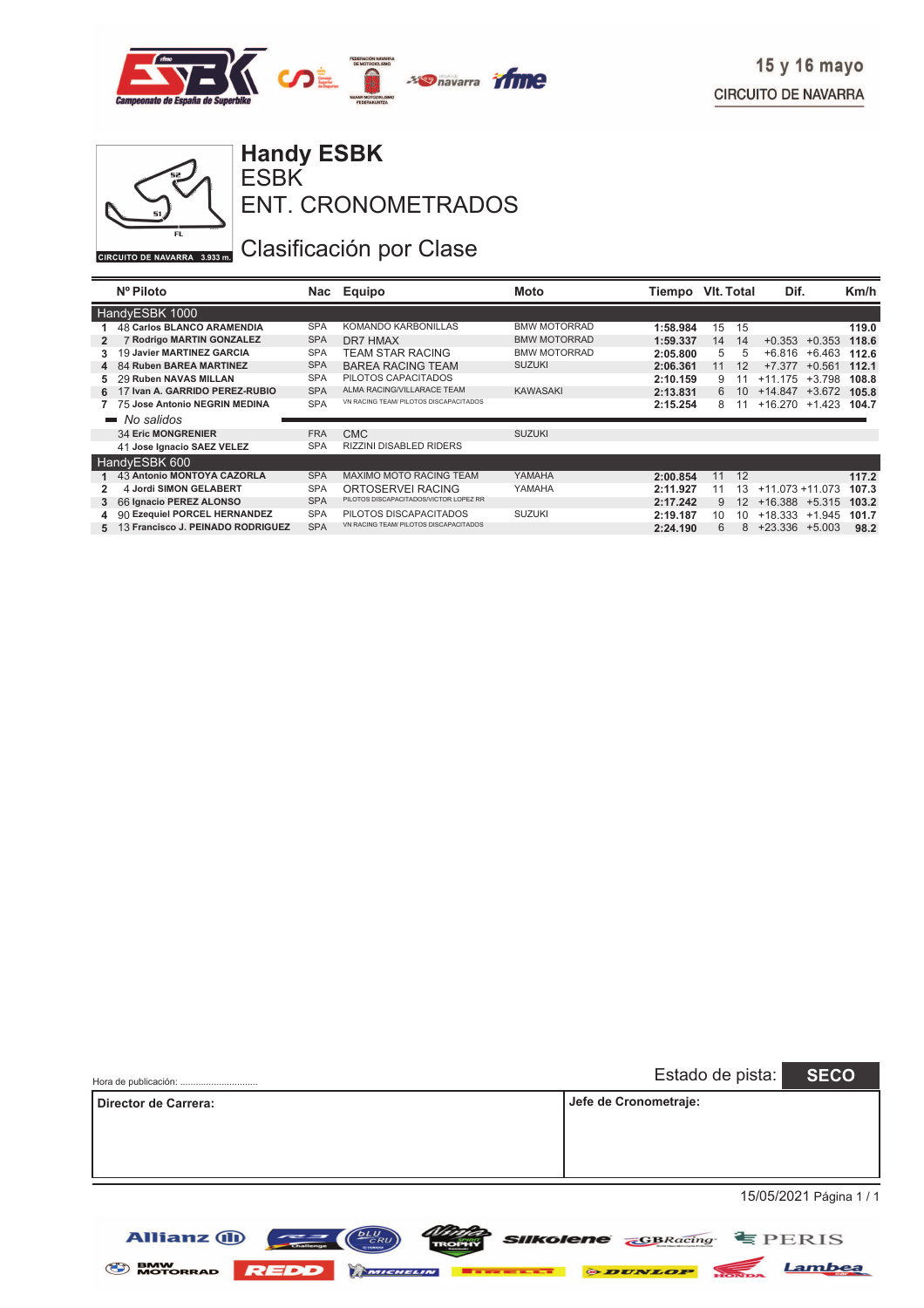



### ENT. CRONOMETRADOS **ESBK Handy ESBK**

GIRCUITO DE NAVARRA 3.933 DI Mejores tiempos de sector

|                | Sector 1                        |               | <b>Sector 2</b>                  |        | Sector 3                           |        |                   |                          | Vuelta       | Mejor           |
|----------------|---------------------------------|---------------|----------------------------------|--------|------------------------------------|--------|-------------------|--------------------------|--------------|-----------------|
| <b>Pos</b>     | Nº Piloto                       | <b>Tiempo</b> | Nº Piloto                        | Tiempo | Nº Piloto                          | Tiempo |                   | Pos Nº Piloto            | Ideal        | Vuelta          |
|                | C.BLANCO<br>48<br>ARAMENDIA     | 31.850        | R.MARTIN<br>GONZALEZ             | 43.614 | <b>R.MARTIN</b><br>GONZALEZ        | 41.739 |                   | 48 C.BLANCO ARAMENDIA    | .738<br>1:57 | 1:58.984<br>(1) |
| $\overline{2}$ | <b>R.MARTIN</b><br>GONZALEZ     | 32.683        | C.BLANCO<br>48<br>ARAMENDIA      | 44.049 | C.BLANCO<br>ARAMENDIA<br>48        | 41.839 | $\mathbf{2}$      | 7 R.MARTIN GONZALEZ      | 1:58.036     | (2)<br>1:59.337 |
| 3              | A.MONTOYA<br>43<br>CAZORLA      | 33.368        | A.MONTOYA<br>43<br>CAZORLA       | 44.371 | A.MONTOYA<br>43<br>CAZORLA         | 42.928 | 3.                | 43 A.MONTOYA CAZORLA     | 2:00.667     | (3)<br>2:00.854 |
| 4              | 84 R.BAREA MARTINEZ             | 34.668        | R.BAREA MARTINEZ<br>84           | 46.637 | R.BAREA MARTINEZ<br>84             | 43.479 | 4                 | 84 R.BAREA MARTINEZ      | 2:04.784     | (5)<br>2:06.361 |
| 5              | <b>J.MARTINEZ GARCIA</b><br>19  | 34.731        | 19 J.MARTINEZ GARCIA             | 46.900 | <b>J.MARTINEZ GARCIA</b><br>19     | 44.169 | 5.                | 19 J.MARTINEZ GARCIA     | 2:05.800     | 2:05.800<br>(4) |
| 6              | 29 R.NAVAS MILLAN               | 35.220        | 29 R.NAVAS MILLAN                | 48.770 | R.NAVAS MILLAN<br>29               | 45.698 | 6                 | 29 R.NAVAS MILLAN        | 2:09.688     | (6)<br>2:10.159 |
| 7              | 4 J.SIMON GELABERT              | 35.843        | I.GARRIDO<br>PEREZ-RUBIO         | 48.996 | 4 J.SIMON GELABERT                 | 46.334 |                   | 4 J.SIMON GELABERT       | 2:11.354     | 2:11.927<br>(7) |
| 8              | 75 J.NEGRIN MEDINA              | 36.455        | 4 J.SIMON GELABERT               | 49.177 | 17 LGARRIDO<br>PEREZ-RUBIO         | 47.011 | 8                 | 17 I.GARRIDO PEREZ-RUBIO | 2:13.377     | (8)<br>2:13.831 |
| 9              | I.GARRIDO<br>PEREZ-RUBIO        | 37.370        | <b>I.PEREZ ALONSO</b><br>66      | 50.133 | I.PEREZ ALONSO<br>66               | 47.947 | 9                 | 75 J.NEGRIN MEDINA       | 2:15.046     | 2:15.254<br>(9) |
| 10             | 90 E.PORCEL<br><b>HERNANDEZ</b> | 37.561        | 75 J.NEGRIN MEDINA               | 50.221 | <b>J.NEGRIN MEDINA</b><br>75       | 48.370 | 10                | 66 I.PEREZ ALONSO        | 2:16.206     | 2:17.242(10)    |
| 11             | <b>I.PEREZ ALONSO</b><br>66     | 38.126        | 13 F.PEINADO<br><b>RODRIGUEZ</b> | 52.616 | E.PORCEL<br>90<br><b>HERNANDEZ</b> | 48.651 | 11                | 90 E.PORCEL HERNANDEZ    | 2:18.851     | 2:19.187(11)    |
| 12             | 13 F.PEINADO                    | 39.235        | E.PORCEL<br>HERNANDEZ<br>90      | 52.639 | 13 F.PEINADO                       | 49.349 | $12 \overline{ }$ | 13 F.PEINADO RODRIGUEZ   | 2:21.200     | 2:24.190(12)    |

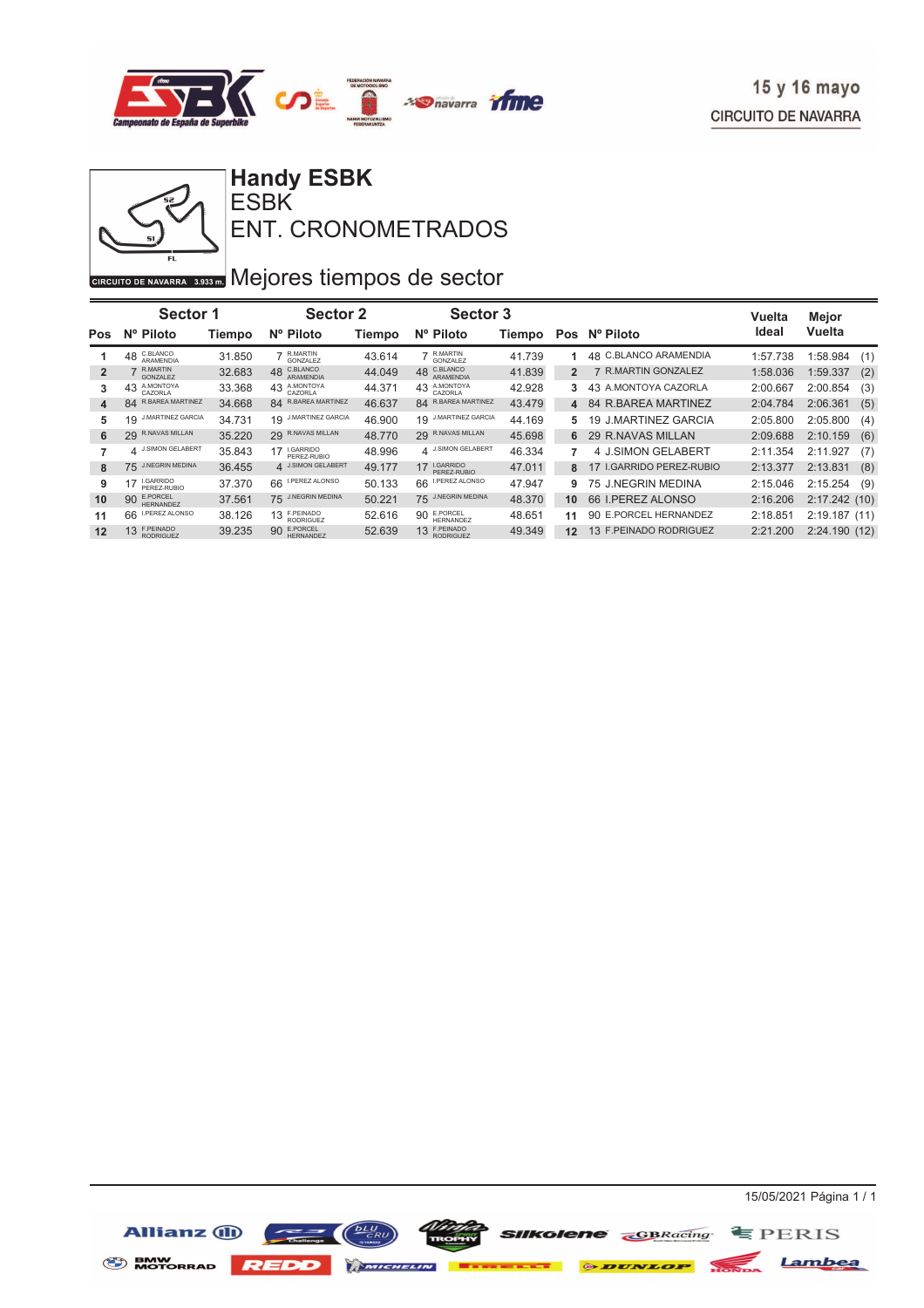



#### ESBK **Handy ESBK** Después de ENT. CRONOMETRADOS

# GIRCUITO DE NAVARRA 3.933 DI Velociad máxima del evento

| Nº Piloto                         | <b>Equipo</b>                          | Moto                | Clase        | V.Max | VIt. | Sesión                  |
|-----------------------------------|----------------------------------------|---------------------|--------------|-------|------|-------------------------|
| 48 Carlos BLANCO ARAMENDIA        | KOMANDO KARBONILLAS                    | <b>BMW MOTORRAD</b> | HandyESBK 10 | 223.1 | 18   | <b>LIBRES</b>           |
| 43 Antonio MONTOYA CAZORLA        | <b>MAXIMO MOTO RACING TEAM</b>         | YAMAHA              | HandyESBK 60 | 207.7 | 17   | <b>LIBRES</b>           |
| 7 Rodrigo MARTIN GONZALEZ         | DR7 HMAX                               | <b>BMW MOTORRAD</b> | HandyESBK 10 | 205.7 | 14   | ENT. CRONOMETRAD        |
| 75 Jose Antonio NEGRIN MEDINA     | VN RACING TEAM/ PILOTOS DISCAPACITADOS |                     | HandyESBK 10 | 198.9 | 8    | ENT. CRONOMETRAD        |
| 26 Julio MIRANDA RAMIREZ          | PILOTOS CAPACITADOS                    | YAMAHA              | HandyESBK 10 | 192.2 | 3    | <b>LIBRES</b>           |
| 4 Jordi SIMON GELABERT            | ORTOSERVEI RACING                      | YAMAHA              | HandyESBK 60 | 192.2 | 6    | <b>ENT. CRONOMETRAD</b> |
| 19 Javier MARTINEZ GARCIA         | <b>TEAM STAR RACING</b>                | <b>BMW MOTORRAD</b> | HandyESBK 10 | 189.5 | 7    | <b>LIBRES</b>           |
| 84 Ruben BAREA MARTINEZ           | <b>BAREA RACING TEAM</b>               | <b>SUZUKI</b>       | HandyESBK 10 | 187.8 | 13   | ENT. CRONOMETRAD        |
| 29 Ruben NAVAS MILLAN             | PILOTOS CAPACITADOS                    |                     | HandyESBK 10 | 186.2 | 6    | ENT. CRONOMETRAD        |
| 90 Ezequiel PORCEL HERNANDEZ      | PILOTOS DISCAPACITADOS                 | <b>SUZUKI</b>       | HandyESBK 60 | 171.4 | 11   | ENT. CRONOMETRAD        |
| 66 Ignacio PEREZ ALONSO           | PILOTOS DISCAPACITADOS/VICTOR LOPEZ RR |                     | HandyESBK 60 | 167.2 | 7    | ENT. CRONOMETRAD        |
| 17 Ivan A. GARRIDO PEREZ-RUBIO    | ALMA RACING/VILLARACE TEAM             | <b>KAWASAKI</b>     | HandyESBK 10 | 161.4 | 6    | ENT. CRONOMETRAD        |
| <b>34 Eric MONGRENIER</b>         | <b>CMC</b>                             | <b>SUZUKI</b>       | HandyESBK 10 | 159.1 | 4    | <b>LIBRES</b>           |
| 13 Francisco J. PEINADO RODRIGUEZ | VN RACING TEAM/ PILOTOS DISCAPACITADOS |                     | HandyESBK 60 | 157.0 | 7    | ENT. CRONOMETRAD(       |



Lambea

**Silkolene SBRacing** FPERIS

**DUNLOP** 

BMW MOTORRAD **REDD** MICHELIN

Allianz (1)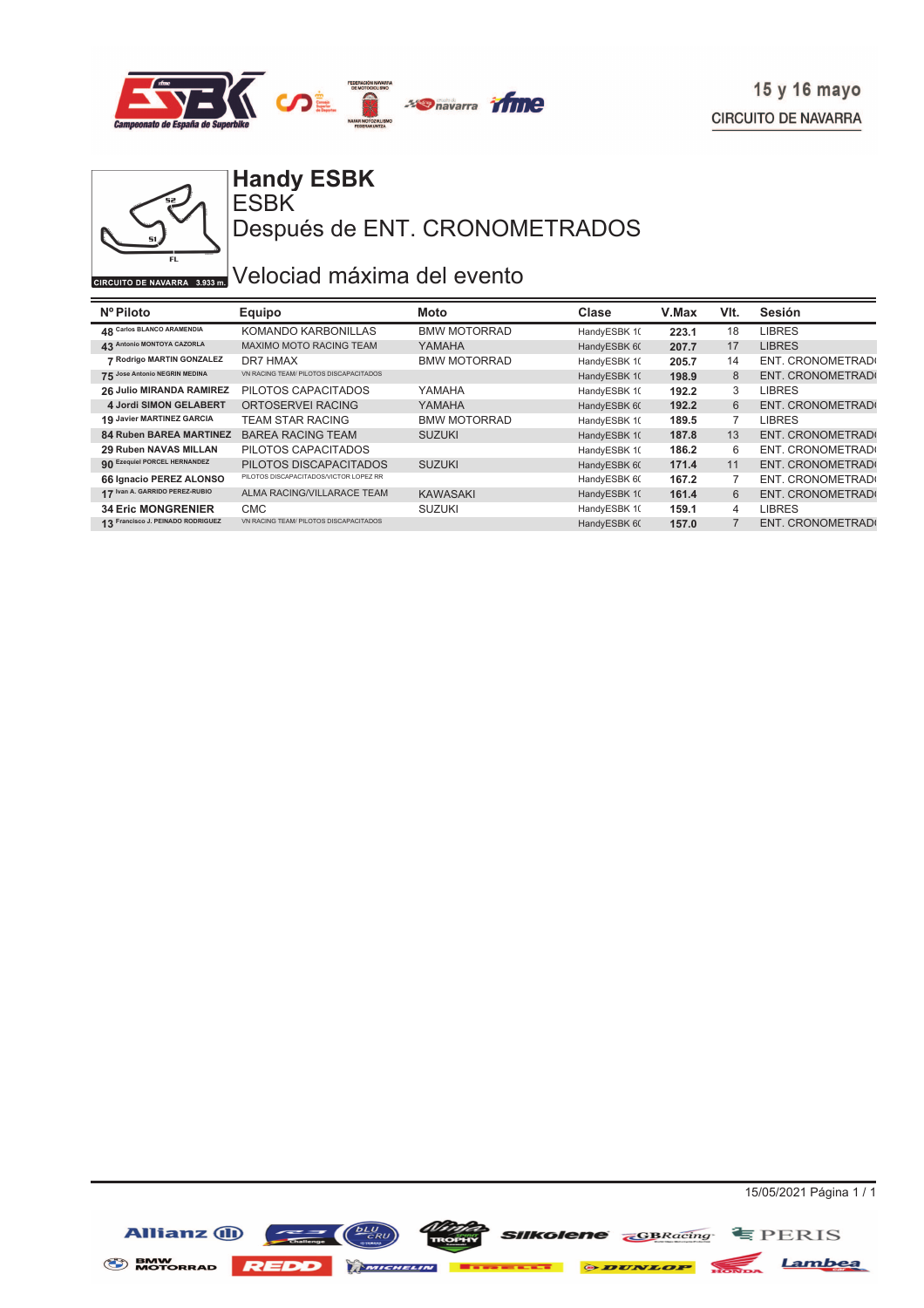



ENT. CRONOMETRADOS **ESBK Handy ESBK**

# **CIRCUITO DE NAVARRA 3533 ED** Secuencia de vueltas rápidas

| T. Sesión | $N^{\circ}$ Piloto                   | Equipo                     | Moto                | Clase    | <b>Tiempo</b> | Km/h  | VIt.           |
|-----------|--------------------------------------|----------------------------|---------------------|----------|---------------|-------|----------------|
| 5:01.049  | Antonio MONTOYA CAZORLA<br>43        | MAXIMO MOTO RACING TEAM    | YAMAHA              | HandyESE | 2:04.983      | 113.3 | 2              |
| 6:14.683  | 7 Rodrigo MARTIN GONZALEZ            | DR7 HMAX                   | <b>BMW MOTORRAD</b> | HandyESE | 2:03.319      | 114.8 | $\overline{2}$ |
| 7:03.415  | Antonio MONTOYA CAZORLA<br>43        | MAXIMO MOTO RACING TEAM    | YAMAHA              | HandyESE | 2:02.366      | 115.7 | 3              |
| 7:49.004  | 48 Carlos BLANCO ARAMENDIA           | KOMANDO KARBONILLAS        | <b>BMW MOTORRAD</b> | HandyESE | 2:01.278      | 116.7 | 3              |
| 9:49.589  | <b>Carlos BLANCO ARAMENDIA</b><br>48 | KOMANDO KARBONILLAS        | <b>BMW MOTORRAD</b> | HandyESE | 2:00.585      | 117.4 | 4              |
| 11:49.124 | 48 Carlos BLANCO ARAMENDIA           | <b>KOMANDO KARBONILLAS</b> | <b>BMW MOTORRAD</b> | HandyESE | 1:59.535      | 118.4 | 5              |
| 13:48.329 | 48 Carlos BLANCO ARAMENDIA           | KOMANDO KARBONILLAS        | <b>BMW MOTORRAD</b> | HandyESE | 1:59.205      | 118.8 | 6              |
| 25:46.938 | <b>Carlos BLANCO ARAMENDIA</b><br>48 | KOMANDO KARBONILLAS        | <b>BMW MOTORRAD</b> | HandyESE | 1:59.075      | 118.9 | 12             |
| 31:47.192 | 48 Carlos BLANCO ARAMENDIA           | KOMANDO KARBONILLAS        | <b>BMW MOTORRAD</b> | HandyESE | 1:58.984      | 119.0 | 15             |

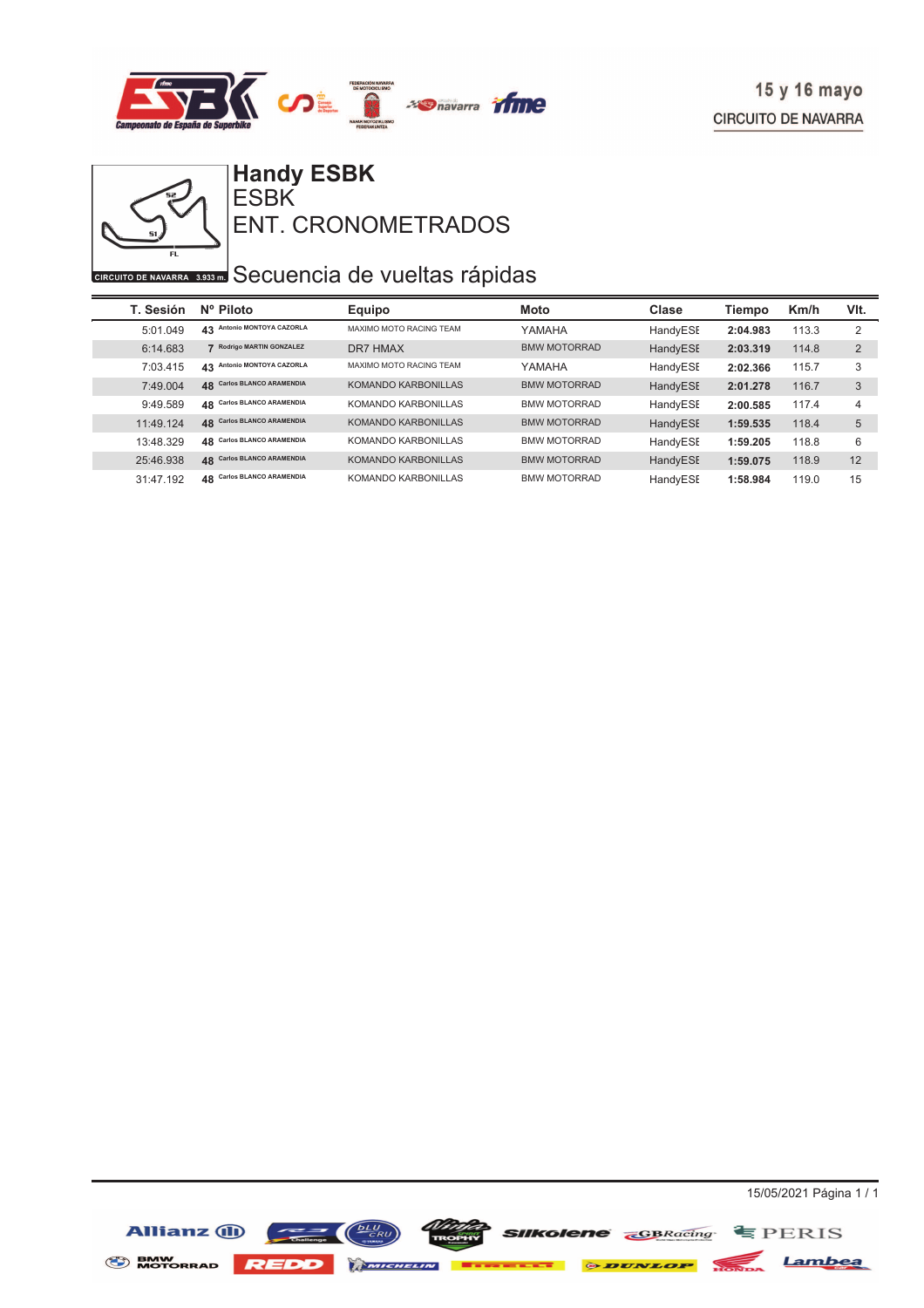



ENT. CRONOMETRADOS ESBK

CIRCUITO DE NAVARRA 3.933 m. VUelta a vuelta

|                           |                      | Mejor Personal<br>_ Vuelta invalidada |                                 |                  |                |                        | <b>B</b> Cruzando por el pit lane<br>Mejor de la sesión |                      |                                |                                 |                  |                |                        |
|---------------------------|----------------------|---------------------------------------|---------------------------------|------------------|----------------|------------------------|---------------------------------------------------------|----------------------|--------------------------------|---------------------------------|------------------|----------------|------------------------|
| VIt.                      | Tiempo               |                                       | Sector 1 Sector 2 Sector 3 Km/h |                  |                | T. Sesión              | VIt.                                                    | <b>Tiempo</b>        |                                | Sector 1 Sector 2 Sector 3 Km/h |                  |                | T. Sesión              |
|                           |                      | <b>Jordi SIMON GELABERT</b>           |                                 |                  |                | <b>SPA</b>             |                                                         |                      | <b>Javier MARTINEZ GARCIA</b>  |                                 |                  |                | <b>SPA</b>             |
| 4                         |                      | ORTOSERVEI RACING                     |                                 |                  |                | YAMAHA                 | 19                                                      |                      | <b>TEAM STAR RACING</b>        |                                 |                  |                | <b>BMW MOTORRAD</b>    |
| $\mathbf{1}$              | 3:45.350             | 2:05.105                              | 51.699                          | 48.546           | 62.8           | 3:45.350               | $\mathbf{1}$                                            | 3:12.621             | 1:33.023                       | 51.232                          | 48.366           | 73.5           | 3:12.621               |
| $\overline{2}$            | 2:15.917             | 37.374                                | 50.828                          | 47.715           | 104.2          | 6:01.267               | $\overline{2}$                                          | 2:10.957             | 36.307                         | 49.224                          | 45.426           | 108.1          | 5:23.578               |
| 3                         | 2:18.163             | 35.883                                | 53.201                          | 49.079           | 102.5          | 8:19.430               | 3                                                       | 2:10.947             | 36.656                         | 48.803                          | 45.488           | 108.1          | 7:34.525               |
| $\overline{4}$            | 2:15.173             | 36.416                                | 50.382                          | 48.375           | 104.7          | 10:34.603              | 4                                                       | 2:09.107             | 36.233                         | 48.503                          | 44.371           | 109.7          | 9:43.632               |
| 5                         | 2:18.309             | 38.000                                | 53.770                          | 46.539           | 102.4          | 12:52.912              | 5                                                       | 2:05.800             | 34.731                         | 46.900                          | 44.169           | 112.6          | 11:49.432              |
| $6\,$                     | 2:14.826             | 36.322                                | 51.680                          | 46.824           | 105.0          | 15:07.738              |                                                         |                      | <b>Ruben NAVAS MILLAN</b>      |                                 |                  |                | <b>SPA</b>             |
| $\overline{7}$<br>$\,8\,$ | 2:12.718<br>2:12.368 | 37.150<br>35.910                      | 49.177<br>50.124                | 46.391<br>46.334 | 106.7<br>107.0 | 17:20.456<br>19:32.824 | 29                                                      |                      | PILOTOS CAPACITADOS            |                                 |                  |                |                        |
| 9                         | 2:13.580             | 36.838                                | 49.347                          | 47.395           | 106.0          | 21:46.404              |                                                         |                      |                                |                                 |                  |                |                        |
| 10                        | 2:12.510             | 36.098                                | 49.546                          | 46.866           | 106.9          | 23:58.914              | $\mathbf{1}$                                            | 3:47.833             | 2:07.726                       | 52.877                          | 47.230           | 62.1           | 3:47.833               |
| 11                        | 2:11.927             | 35.843                                | 49.460                          | 46.624           | 107.3          | 26:10.841              | $\overline{2}$<br>3                                     | 2:13.879<br>2:11.377 | 37.215<br>35.637               | 49.609<br>50.042                | 47.055<br>45.698 | 105.8<br>107.8 | 6:01.712<br>8:13.089   |
| 12                        | 2:14.275             | 36.799                                | 50.652                          | 46.824           | 105.4          | 28:25.116              | $\overline{4}$                                          | 2:13.447             | 35.990                         | 50.312                          | 47.145           | 106.1          | 10:26.536              |
| 13                        | 2:13.831             | 36.720                                | 49.589                          | 47.522           | 105.8          | 30:38.947              | 5                                                       | 2:14.663             | 36.833                         | 50.308                          | 47.522           | 105.1          | 12:41.199              |
|                           |                      |                                       |                                 |                  |                | <b>SPA</b>             | 6                                                       | 2:12.613             | 35.695                         | 50.352                          | 46.566           | 106.8          | 14:53.812              |
| $\overline{7}$            |                      | Rodrigo MARTIN GONZALEZ               |                                 |                  |                |                        | $\overline{7}$                                          | 6:12.098B            | 35.966                         | 49.143                          | 4:46.989         | 38.1           | 21:05.910              |
|                           | DR7 HMAX             |                                       |                                 |                  |                | <b>BMW MOTORRAD</b>    | 8                                                       | 2:27.103             | 48.299                         | 51.971                          | 46.833           | 96.3           | 23:33.013              |
| $\mathbf{1}$              | 4:11.364             | 2:35.266                              | 49.398                          | 46.700           | 56.3           | 4:11.364               | 9                                                       | 2:10.159             | 35.220                         | 48.770                          | 46.169           | 108.8          | 25:43.172              |
| $\overline{2}$            | 2:03.319             | 33.763                                | 45.987                          | 43.569           | 114.8          | 6:14.683               | 10                                                      | 2:11.343             | 35.441                         | 49.567                          | 46.335           | 107.8          | 27:54.515              |
| 3                         | 2:04.874             | 33.205                                | 45.923                          | 45.746           | 113.4          | 8:19.557               | 11                                                      | 2:12.500             | 35.743                         | 50.415                          | 46.342           | 106.9          | 30:07.015              |
| 4                         | 2:47.771B            | 33.853                                | 47.597                          | 1:26.321         | 84.4           | 11:07.328              |                                                         |                      | <b>Antonio MONTOYA CAZORLA</b> |                                 |                  |                | <b>SPA</b>             |
| $\overline{5}$            | 2:23.117             | 43.348                                | 53.501                          | 46.268           | 98.9           | 13:30.445              | 43                                                      |                      |                                |                                 |                  |                |                        |
| 6                         | 2:01.681             | 33.502                                | 45.515                          | 42.664           | 116.4          | 15:32.126              |                                                         |                      | <b>MAXIMO MOTO RACING TEAM</b> |                                 |                  |                | YAMAHA                 |
| $\overline{7}$            | 1:59.987             | 33.268                                | 44.980                          | 41.739           | 118.0          | 17:32.113              | $\mathbf{1}$                                            | 2:56.066             | 1:22.609                       | 49.097                          | 44.360           | 80.4           | 2:56.066               |
| 8                         | 2:01.903             | 34.713                                | 45.178                          | 42.012           | 116.1          | 19:34.016              | $\overline{2}$                                          | 2:04.983             | 34.833                         | 46.232                          | 43.918           | 113.3          | 5:01.049               |
| 9                         | 2:00.256             | 34.654                                | 43.663                          | 41.939           | 117.7          | 21:34.272              | 3                                                       | 2:02.366             | 33.775                         | 45.249                          | 43.342           | 115.7          | 7:03.415               |
| 10                        | 1:59.650             | 32.683                                | 44.411                          | 42.556           | 118.3          | 23:33.922              | $\overline{4}$                                          | 2:01.991             | 33.547                         | 44.841                          | 43.603           | 116.1          | 9:05.406               |
| 11<br>12                  | 2:03.645             | 34.946                                | 46.358                          | 42.341<br>42.584 | 114.5          | 25:37.567              | 5                                                       | 2:01.729             | 33.996                         | 44.412                          | 43.321           | 116.3          | 11:07.135              |
| 13                        | 2:01.266<br>2:00.166 | 34.074<br>34.197                      | 44.608<br>43.713                | 42.256           | 116.8<br>117.8 | 27:38.833<br>29:38.999 | 6                                                       | 2:02.592             | 33.590                         | 44.754                          | 44.248           | 115.5          | 13:09.727              |
| 14                        | 1:59.337             | 32.799                                | 43.614                          | 42.924           | 118.6          | 31:38.336              | $\overline{7}$                                          | 2:01.294             | 33.368                         | 44.559                          | 43.367           | 116.7          | 15:11.021              |
|                           |                      |                                       |                                 |                  |                |                        | 8<br>9                                                  | 3:25.730B            | 35.620                         | 47.931                          | 2:02.179         | 68.8           | 18:36.751              |
| 1                         | 3                    | Francisco J. PEINADO RODRIGUEZ        |                                 |                  |                | <b>SPA</b>             | 10                                                      | 2:13.652<br>2:02.413 | 44.952<br>33.501               | 45.387<br>44.782                | 43.313<br>44.130 | 105.9<br>115.7 | 20:50.403<br>22:52.816 |
|                           |                      | VN RACING TEAM/ PILOTOS DISCA         |                                 |                  |                |                        | 11                                                      | 2:00.854             | 33.555                         | 44.371                          | 42.928           | 117.2          | 24:53.670              |
| $\mathbf{1}$              | 5:34.576             | 3:46.213                              | 56.599                          | 51.764           | 42.3           | 5:34.576               | 12                                                      | 2:03.873             | 34.038                         | 46.132                          | 43.703           | 114.3          | 26:57.543              |
| 2                         | 2:29.451             | 42.523                                | 55.199                          | 51.729           | 94.7           | 8:04.027               |                                                         |                      |                                |                                 |                  |                |                        |
| 3                         | 2:24.600             | 40.056                                | 54.006                          | 50.538           | 97.9           | 10:28.627              | 48                                                      |                      | <b>Carlos BLANCO ARAMENDIA</b> |                                 |                  |                | <b>SPA</b>             |
| 4                         | 4:25.310B            | 43.485                                | 53.458                          | 2:48.367         | 53.4           | 14:53.937              |                                                         |                      | KOMANDO KARBONILLAS            |                                 |                  |                | <b>BMW MOTORRAD</b>    |
| 5                         | 2:34.580             | 52.414                                | 52.693                          | 49.473           | 91.6           | 17:28.517              | $\mathbf{1}$                                            | 3:42.169             | 1:59.006                       | 54.177                          | 48.986           | 63.7           | 3:42.169               |
| 6                         | 2:24.190             | 39.235                                | 52.902                          | 52.053           | 98.2           | 19:52.707              | $\overline{2}$                                          | 2:05.557             | 34.307                         | 46.565                          | 44.685           | 112.8          | 5:47.726               |
| $\overline{7}$            | 8:57.897B            | 41.059                                | 52.616                          | 7:24.222         | 26.3           | 28:50.604              | 3                                                       | 2:01.278             | 32.460                         | 45.945                          | 42.873           | 116.7          | 7:49.004               |
| 8                         | 2:30.333             | 46.679                                | 54.305                          | 49.349           | 94.2           | 31:20.937              | $\overline{4}$                                          | 2:00.585             | 32.303                         | 45.403                          | 42.879           | 117.4          | 9:49.589               |
| 17                        |                      | Ivan A. GARRIDO PEREZ-RUBIO           |                                 |                  |                | <b>SPA</b>             | 5                                                       | 1:59.535             | 32.231                         | 44.755                          | 42.549           | 118.4          | 11:49.124              |
|                           |                      | ALMA RACING/VILLARACE TEAM            |                                 |                  |                | KAWASAKI               | 6                                                       | 1:59.205             | 32.139                         | 44.671                          | 42.395           | 118.8          | 13:48.329              |
| $\mathbf{1}$              | 4:30.101             | 2:45.323                              | 55.035                          | 49.743           | 52.4           | 4:30.101               | $\overline{7}$<br>8                                     | 1:59.253<br>1:59.723 | 32.184<br>32.470               | 44.966<br>44.428                | 42.103<br>42.825 | 118.7          | 15:47.582              |
| 2                         | 2:16.009             | 38.017                                | 49.782                          | 48.210           | 104.1          | 6:46.110               | 9                                                       | 1:59.466             | 31.912                         | 44.367                          | 43.187           | 118.3<br>118.5 | 17:47.305<br>19:46.771 |
| 3                         | 2:16.122             | 37.370                                | 50.387                          | 48.365           | 104.0          | 9:02.232               | 10                                                      | 1:59.342             | 32.375                         | 44.049                          | 42.918           | 118.6          | 21:46.113              |
| 4                         | 5:07.491B            | 38.480                                | 50.054                          | 3:38.957         | 46.0           | 14:09.723              | 11                                                      | 2:01.750             | 33.754                         | 45.089                          | 42.907           | 116.3          | 23:47.863              |
| $\sqrt{5}$                | 2:32.564             | 51.245                                | 52.346                          | 48.973           | 92.8           | 16:42.287              | 12                                                      | 1:59.075             | 31.870                         | 44.858                          | 42.347           | 118.9          | 25:46.938              |
| $6 \mid$                  | 2:13.831             | 37.389                                | 49.431                          | 47.011           | 105.8          | 18:56.118              | 13                                                      | 2:01.791             | 32.060                         | 47.246                          | 42.485           | 116.3          | 27:48.729              |
| $\overline{7}$            | 2:13.885             | 37.540                                | 48.996                          | 47.349           | 105.8          | 21:10.003              | 14                                                      | 1:59.479             | 32.217                         | 45.013                          | 42.249           | 118.5          | 29:48.208              |
| 8                         | 2:16.016             | 38.636                                | 49.627                          | 47.753           | 104.1          | 23:26.019              | 15 <sup>2</sup>                                         | 1:58.984             | 31.850                         | 45.295                          | 41.839           | 119.0          | 31:47.192              |
| 9                         | 4:32.450B            | 39.750                                | 55.801                          | 2:56.899         | 52.0           | 27:58.469              |                                                         |                      |                                |                                 |                  |                |                        |
| 10                        | 2:26.540             | 47.850                                | 51.667                          | 47.023           | 96.6           | 30:25.009              |                                                         |                      |                                |                                 |                  |                |                        |

 $15/05/2021$  Página 1 / 2

Allianz  $\bigoplus$   $\bigoplus$   $\bigoplus$ 



S BMW REDD REDD **ELECTED DUNLOP** Lambea

 $\frac{W_H}{1000}$  Silkolene  $\frac{G_{\text{B}Racing}}{W}$  = PERIS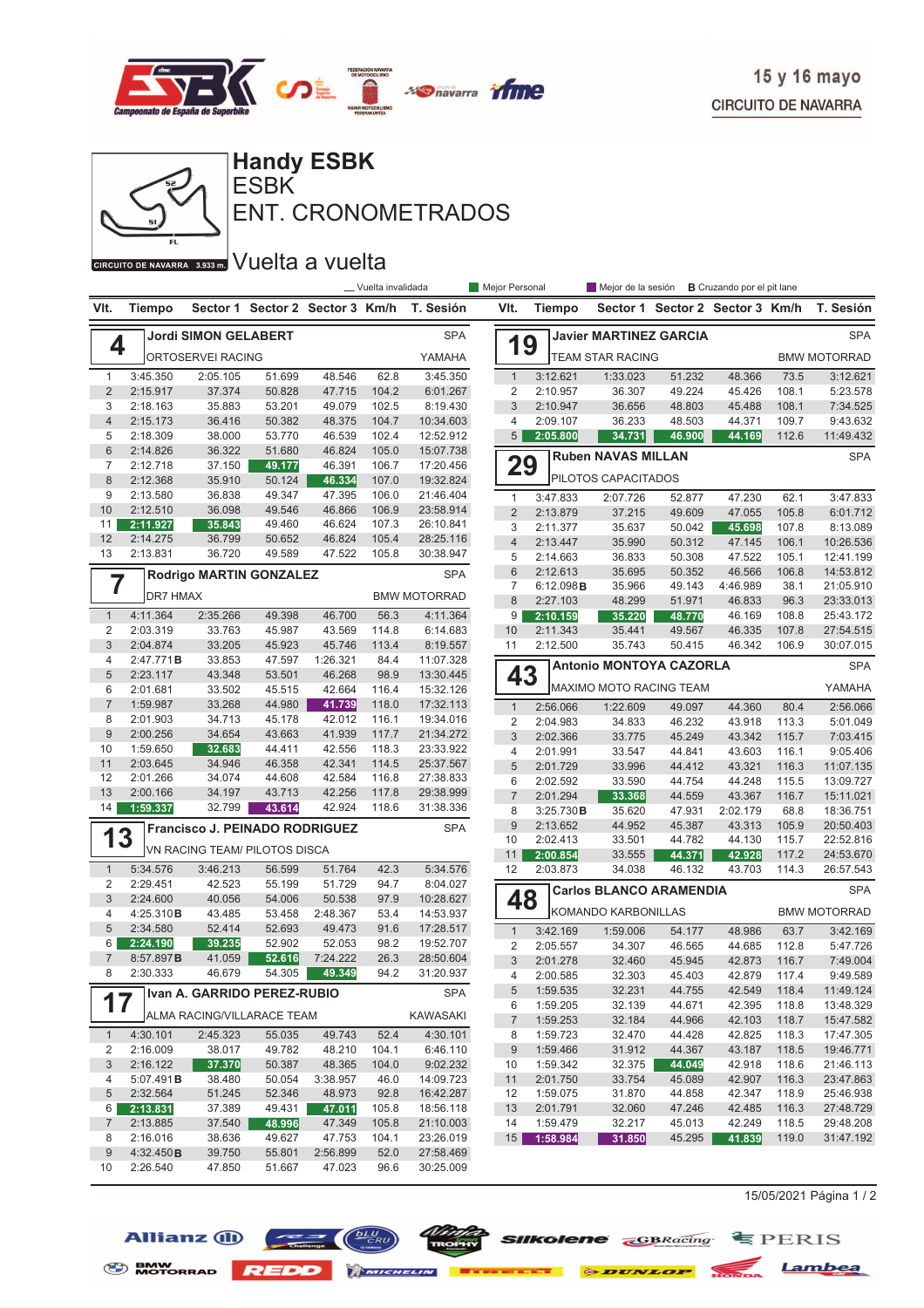



Allianz (II)

**DLU**CRU

ENT. CRONOMETRADOS

CIRCUITO DE NAVARRA 3.933 m. VUelta a vuelta

|                     |                       | _ Vuelta invalidada               |                                 |                    |                |                        | Mejor Personal<br>Mejor de la sesión <b>B</b> Cruzando por el pit lane |        |  |                                 |  |  |           |
|---------------------|-----------------------|-----------------------------------|---------------------------------|--------------------|----------------|------------------------|------------------------------------------------------------------------|--------|--|---------------------------------|--|--|-----------|
| VIt.                | <b>Tiempo</b>         |                                   | Sector 1 Sector 2 Sector 3 Km/h |                    |                | T. Sesión              | VIt.                                                                   | Tiempo |  | Sector 1 Sector 2 Sector 3 Km/h |  |  | T. Sesión |
|                     |                       | Ignacio PEREZ ALONSO              |                                 |                    |                | <b>SPA</b>             |                                                                        |        |  |                                 |  |  |           |
| 66                  |                       | PILOTOS DISCAPACITADOS/VICTO      |                                 |                    |                |                        |                                                                        |        |  |                                 |  |  |           |
| $\mathbf{1}$        | 5:29.970              | 3:30.374                          | 1:03.155                        | 56.441             | 42.9           | 5:29.970               |                                                                        |        |  |                                 |  |  |           |
| $\overline{2}$      | 2:28.231              | 41.872                            | 54.880                          | 51.479             | 95.5           | 7:58.201               |                                                                        |        |  |                                 |  |  |           |
| 3                   | 2:25.306              | 40.427                            | 54.135                          | 50.744             | 97.4           | 10:23.507              |                                                                        |        |  |                                 |  |  |           |
| $\overline{4}$      | 2:22.322              | 39.592                            | 52.872                          | 49.858             | 99.5           | 12:45.829              |                                                                        |        |  |                                 |  |  |           |
| 5                   | 2:19.928              | 38.331                            | 51.738                          | 49.859             | 101.2          | 15:05.757              |                                                                        |        |  |                                 |  |  |           |
| 6<br>$\overline{7}$ | 2:21.481              | 40.066                            | 51.226                          | 50.189<br>49.214   | 100.1<br>100.4 | 17:27.238              |                                                                        |        |  |                                 |  |  |           |
| 8                   | 2:20.980<br>2:18.313  | 38.343<br>39.614                  | 53.423<br>50.752                | 47.947             | 102.4          | 19:48.218<br>22:06.531 |                                                                        |        |  |                                 |  |  |           |
| 9 <sup>1</sup>      | 2:17.242              | 38.126                            | 50.133                          | 48.983             | 103.2          | 24:23.773              |                                                                        |        |  |                                 |  |  |           |
| 10                  | 2:20.169              | 39.267                            | 50.750                          | 50.152             | 101.0          | 26:43.942              |                                                                        |        |  |                                 |  |  |           |
| 11                  | 2:19.560              | 38.947                            | 51.744                          | 48.869             | 101.5          | 29:03.502              |                                                                        |        |  |                                 |  |  |           |
| 12                  | 2:18.414              | 38.453                            | 50.763                          | 49.198             | 102.3          | 31:21.916              |                                                                        |        |  |                                 |  |  |           |
|                     |                       | <b>Jose Antonio NEGRIN MEDINA</b> |                                 |                    |                | <b>SPA</b>             |                                                                        |        |  |                                 |  |  |           |
| 75                  |                       | VN RACING TEAM/ PILOTOS DISCA     |                                 |                    |                |                        |                                                                        |        |  |                                 |  |  |           |
| $\mathbf{1}$        | 4:34.998              | 2:46.179                          | 56.115                          | 52.704             | 51.5           | 4:34.998               |                                                                        |        |  |                                 |  |  |           |
| $\overline{2}$      | 2:17.219              | 37.143                            | 51.602                          | 48.474             | 103.2          | 6:52.217               |                                                                        |        |  |                                 |  |  |           |
| 3                   | 2:16.585              | 36.963                            | 51.230                          | 48.392             | 103.7          | 9:08.802               |                                                                        |        |  |                                 |  |  |           |
| $\overline{4}$      | 2:16.356              | 36.881                            | 50.809                          | 48.666             | 103.8          | 11:25.158              |                                                                        |        |  |                                 |  |  |           |
| 5                   | 2:16.729              | 37.051                            | 51.308                          | 48.370             | 103.6          | 13:41.887              |                                                                        |        |  |                                 |  |  |           |
| 6<br>7              | 5:50.499B<br>2:38.174 | 37.962<br>58.149                  | 53.503<br>50.880                | 4:19.034<br>49.145 | 40.4<br>89.5   | 19:32.386<br>22:10.560 |                                                                        |        |  |                                 |  |  |           |
| 8 <sup>1</sup>      | 2:15.254              | 36.455                            | 50.221                          | 48.578             | 104.7          | 24:25.814              |                                                                        |        |  |                                 |  |  |           |
| 9                   | 2:19.291              | 37.965                            | 51.817                          | 49.509             | 101.6          | 26:45.105              |                                                                        |        |  |                                 |  |  |           |
| 10                  | 2:24.396              | 39.856                            | 53.426                          | 51.114             | 98.1           | 29:09.501              |                                                                        |        |  |                                 |  |  |           |
| 11                  | 2:28.468              | 40.074                            | 55.520                          | 52.874             | 95.4           | 31:37.969              |                                                                        |        |  |                                 |  |  |           |
|                     |                       | <b>Ruben BAREA MARTINEZ</b>       |                                 |                    |                | <b>SPA</b>             |                                                                        |        |  |                                 |  |  |           |
| 84                  |                       | <b>BAREA RACING TEAM</b>          |                                 |                    |                | <b>SUZUKI</b>          |                                                                        |        |  |                                 |  |  |           |
| $\mathbf{1}$        | 3:53.437              | 2:17.581                          | 49.051                          | 46.805             | 60.7           | 3:53.437               |                                                                        |        |  |                                 |  |  |           |
| 2                   | 2:10.126              | 36.286                            | 47.740                          | 46.100             | 108.8          | 6:03.563               |                                                                        |        |  |                                 |  |  |           |
| $\sqrt{3}$          | 2:13.076              | 36.672                            | 50.219                          | 46.185             | 106.4          | 8:16.639               |                                                                        |        |  |                                 |  |  |           |
| 4                   | 2:10.577              | 36.040                            | 47.530                          | 47.007             | 108.4          | 10:27.216              |                                                                        |        |  |                                 |  |  |           |
| 5                   | 2:42.522B<br>2:19.039 | 37.146<br>44.963                  | 48.785                          | 1:16.591<br>44.089 | 87.1<br>101.8  | 13:09.738              |                                                                        |        |  |                                 |  |  |           |
| 6<br>$\overline{7}$ | 2:07.248              | 35.384                            | 49.987<br>47.573                | 44.291             | 111.3          | 15:28.777<br>17:36.025 |                                                                        |        |  |                                 |  |  |           |
| 8                   | 2:10.675              | 35.672                            | 48.077                          | 46.926             | 108.4          | 19:46.700              |                                                                        |        |  |                                 |  |  |           |
| 9                   | 2:06.668              | 35.493                            | 47.006                          | 44.169             | 111.8          | 21:53.368              |                                                                        |        |  |                                 |  |  |           |
| 10                  | 2:06.620              | 35.417                            | 47.194                          | 44.009             | 111.8          | 23:59.988              |                                                                        |        |  |                                 |  |  |           |
| 11                  | 2:06.361              | 35.466                            | 47.416                          | 43.479             | 112.1          | 26:06.349              |                                                                        |        |  |                                 |  |  |           |
| 12                  | 2:06.699              | 35.224                            | 46.637                          | 44.838             | 111.8          | 28:13.048              |                                                                        |        |  |                                 |  |  |           |
| 90                  |                       | <b>Ezequiel PORCEL HERNANDEZ</b>  |                                 |                    |                | <b>SPA</b>             |                                                                        |        |  |                                 |  |  |           |
|                     |                       | PILOTOS DISCAPACITADOS            |                                 |                    |                | <b>SUZUKI</b>          |                                                                        |        |  |                                 |  |  |           |
| 1                   | 3:18.038              | 1:23.811                          | 1:01.554                        | 52.673             | 71.5           | 3:18.038               |                                                                        |        |  |                                 |  |  |           |
| 2                   | 2:33.343              | 42.091                            | 59.126                          | 52.126             | 92.3           | 5:51.381               |                                                                        |        |  |                                 |  |  |           |
| 3                   | 2:28.975              | 41.487                            | 56.900                          | 50.588             | 95.0           | 8:20.356               |                                                                        |        |  |                                 |  |  |           |
| 4<br>5              | 2:25.597<br>2:27.289  | 40.167<br>40.549                  | 55.112<br>55.256                | 50.318<br>51.484   | 97.2<br>96.1   | 10:45.953<br>13:13.242 |                                                                        |        |  |                                 |  |  |           |
| 6                   | 2:23.271              | 40.984                            | 53.436                          | 48.851             | 98.8           | 15:36.513              |                                                                        |        |  |                                 |  |  |           |
| $\overline{7}$      | 4:44.190B             | 39.647                            | 54.469                          | 3:10.074           | 49.8           | 20:20.703              |                                                                        |        |  |                                 |  |  |           |
| 8                   | 2:35.531              | 50.141                            | 53.638                          | 51.752             | 91.0           | 22:56.234              |                                                                        |        |  |                                 |  |  |           |
| 9                   | 2:21.028              | 38.518                            | 53.261                          | 49.249             | 100.4          | 25:17.262              |                                                                        |        |  |                                 |  |  |           |
| 10 <sup>1</sup>     | 2:19.187              | 37.897                            | 52.639                          | 48.651             | 101.7          | 27:36.449              |                                                                        |        |  |                                 |  |  |           |

S BMW REDD MICHELIN **BERKELLE & DUNLOP** MONDA Lambea

15/05/2021 Página 2 / 2

**Ninter SIIKolene GBRacing** EPERIS